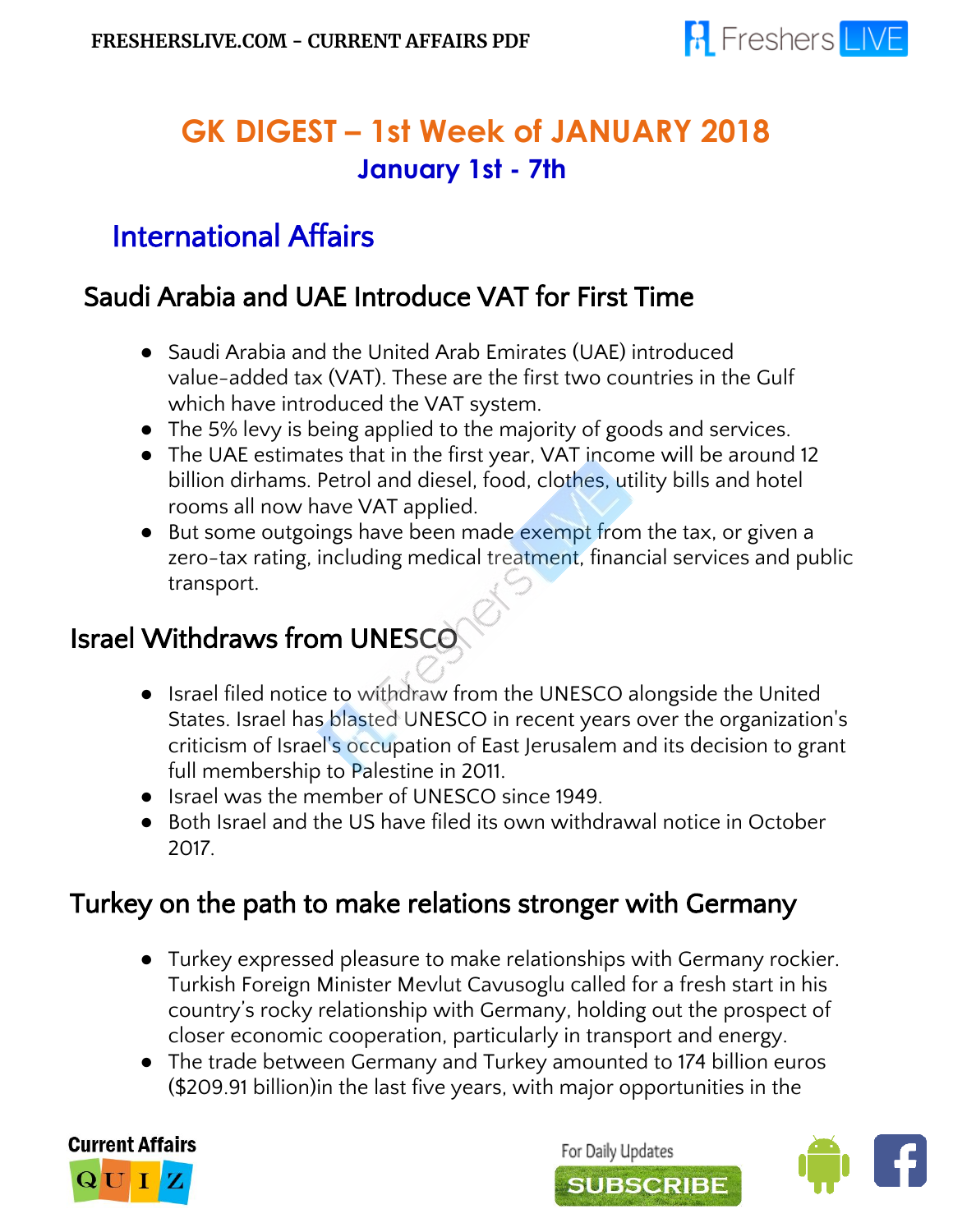

coming decade from big infrastructure projects, in particular in transport and renewable energy.

### Iceland Became first country to Legalise Equal Pay

- Iceland became the first country in the world to legalize equal pay between men and women.
- In Iceland now it will be illegal to pay men more than women for the work. Under the new rules, companies and government agencies employing at least 25 people will have to obtain government certification of their equal-pay policies.

## Nepal Bans Solo Climbing on Mount Everest

- Nepal banned solo climbers from scaling its mountains, including Mount Everest, in a bid to reduce accidents.
- The new safety regulations also prohibit double amputee and blind climbers from attempting to reach the summit of the world's highest peak without a valid medical certificate.
- The law had been revised to make mountaineering safer and to decrease deaths.

# National Affairs

## Prime Minister Narendra Modi to address conference of top police officers at MP's Tekanpur

- Prime Minister Narendra Modi attend the Annual Conference of DGPs and IGPs after at the BSF Academy at Tekanpur in Madhya Pradesh. DGPs Conference is an annual event in which top police officers from all over the country share and discuss security-related issues.
- He had addressed the conference earlier in Guwahati in 2014, Dhordo, Rann of Kutch, Gujarat in 2015 and National Police Academy, Hyderabad in 2016. During the last meeting, issues such as cross-border terrorism and radicalization were discussed in detail.



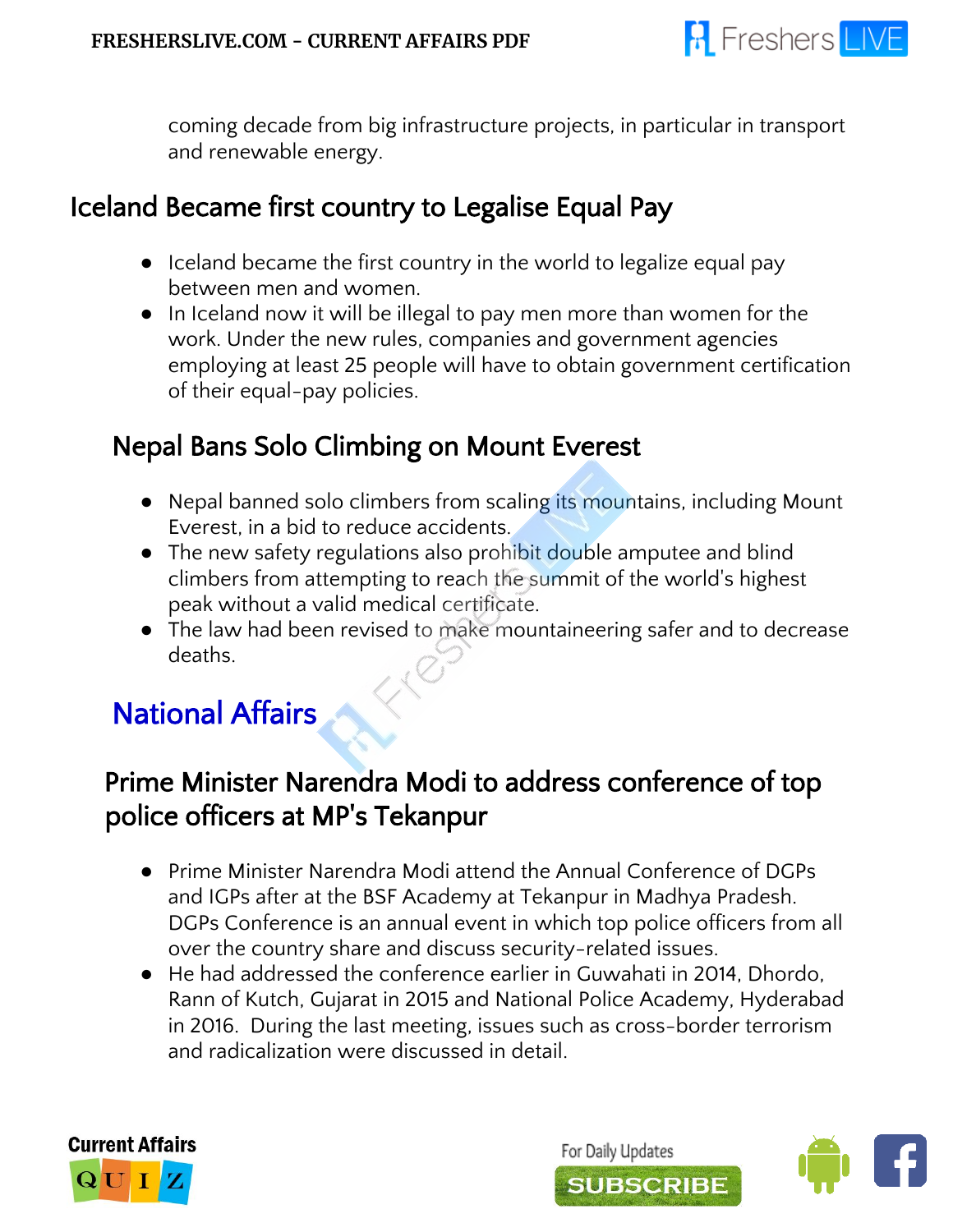

● The Prime Minister had emphasized the importance of leadership, soft skills and collective training. He specifically mentioned the importance of technology and human interface for the police force.

## Women & Child Development Ministry Inaugurated Online Portal NARI

- Women and Child Development Minister Maneka Gandhi inaugurated an online portal NARI in New Delhi for the empowerment of women.
- The portal will provide women with easy access to information on government schemes and initiatives for women.
- The portal summarises over 350 government schemes and other important information. It provides links to the Ministries, Departments and autonomous bodies offering these schemes as well as easy access to online applications and grievance redressal.

## Union Cabinet approves establishment of new AIIMS at Bilaspur

- The Union Cabinet approved the establishment of new All India Institute of Medical Sciences (AIIMS) at Bilaspur in Himachal Pradesh under Pradhan Mantri Swasthya Suraksha Yojana (PMSSY).
- The new AIIMS will be completed in a period of 48 months.
- It will consist of a hospital with a capacity of 750 beds and trauma center facilities. It will also have a Medical college with an intake of 100 MBBS students per year.
- Under this scheme, AIIMS have been established in Bhubaneshwar (Odisha), Bhopal (Madhya Pradesh), Raipur (Chhattisgarh), Jodhpur (Rajasthan), Rishikesh and Patna (Bihar) while work of AIIMS Raebareli (Uttar Pradesh) is in progress.

# Central Government Contours of Electoral Bonds Scheme

- The Centre unveiled the contours of the 'Electoral Bonds' scheme, which seeks to ensure the flow of clean money to political parties, without revealing the donors' names.
- As per the Finance Minister Arun Jaitley, the electoral bonds will be a bearer instrument in the nature of a Promissory Note and an interest-free banking instrument.



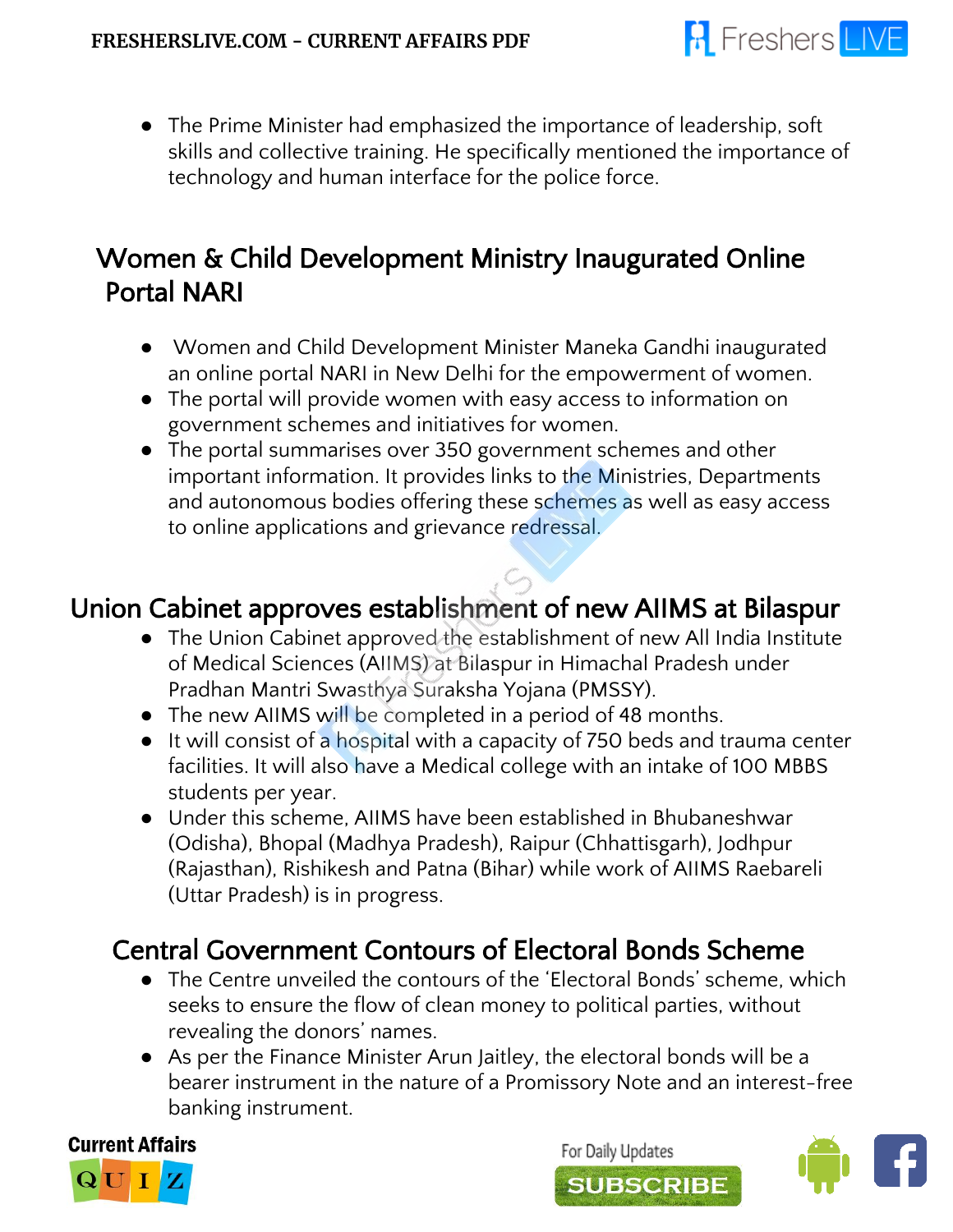

- A citizen of India or a body incorporated in India will be eligible to purchase the bond from specified branches of the State Bank of India.
- The bonds can be purchased for any value in multiples of Rs1,000; Rs10,000; Rs 1 lakh; Rs 10 lakh; and Rs 1 crore. The bonds will not carry the name of the payee and will be valid only for 15 days during which it can be used to make a donation only to certain political parties.

## GAIL Commissions India's Second-Largest Rooftop Solar Plant in Uttar Pradesh

- **●** State-owned gas utility GAIL India Limited commissioned the country's second-largest rooftop solar power plant in Uttar Pradesh.
- The firm has installed a 5.76 MWp (Megawatt peak) solar plant at its petrochemical complex at Pata in Uttar Pradesh. The plant over the roofs of warehouses covers a total area of 65,000 square meters.

## Defence Ministry cleared Rs.2420 Crore worth contracts for Navy, Army

- The Union Ministry of Defence (MoD) approved procurement of P-8I Training Solution for Indian Navy and Low-Intensity Conflict Electronic Warfare System (LICEWS) for Indian Army at a total cost of Rs 2419.32 crore.
- These contract proposals were earlier cleared by Defence Acquisition Council (DAC) and now final approval has now been given by Defence Minister Nirmala Sitharaman.
- This system will be procured from Bharat Electronics Limited for Rs. 470 crore. It will equip Indian Army with upgraded communications infrastructure.



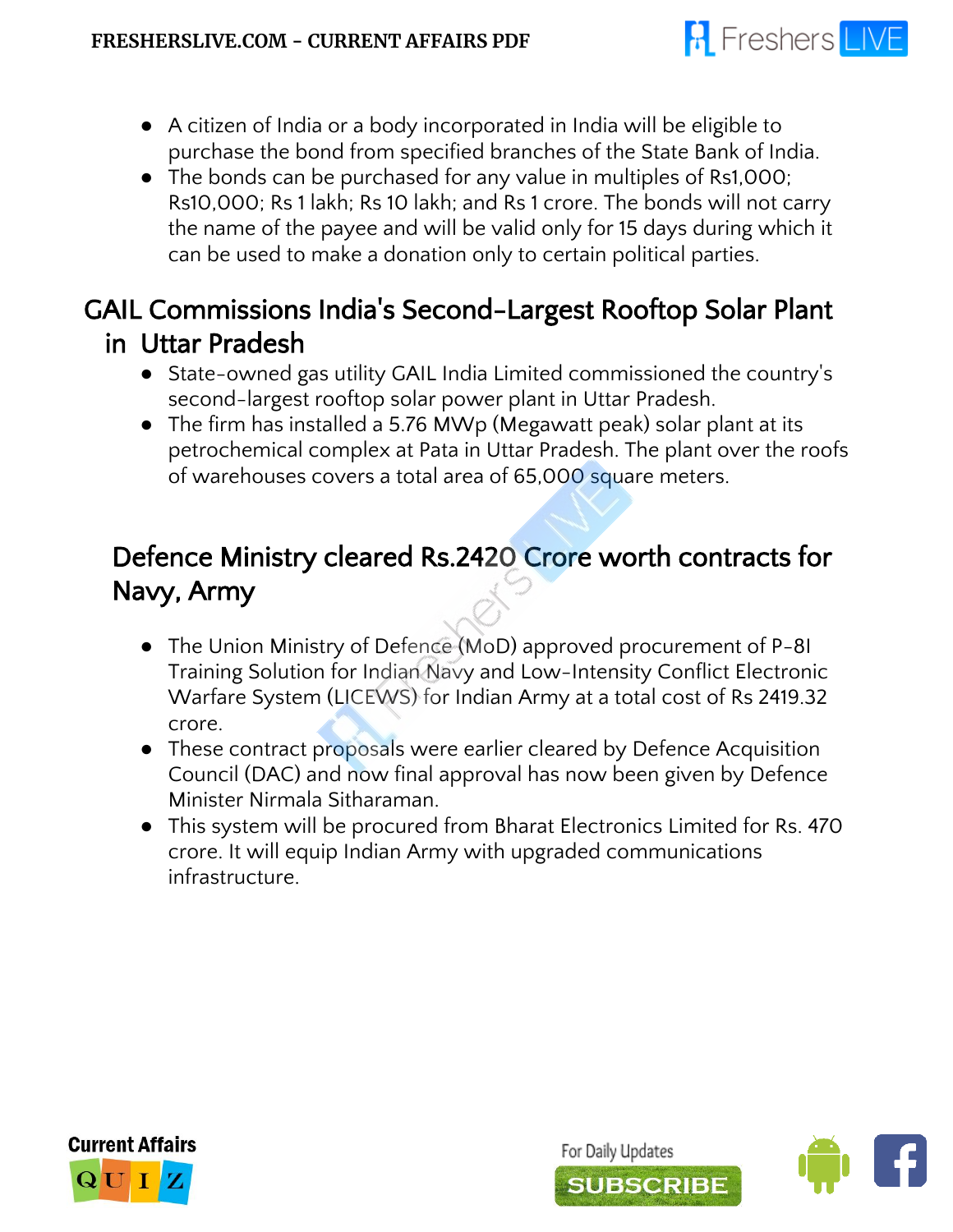

# Agreements and MoU

## IICA, IPPB Sign MoU to Provide Training on Payment Banking

- The Indian Institute of Corporate Affairs (IICA) and India Post Payments Bank (IPPB) signed an agreement for the training of employees of the latter in the area of payment banking.
- Under the agreement, IICA has been entrusted with the key responsibility of capacity building of IPPB through training of its officials/employees besides providing research support by instituting Research Chairs in the emerging area of payment banking.

## Indian Railways HRD and S&T Ministry ink MoU on Technology Mission for Indian Railways

- Three Ministries namely Ministry of Railways, Ministry of Human Resource Development (HRD) and Ministry of Science & Technology have signed Memorandum of Understanding (MoU) for joint funding of Technology Mission for Indian Railways (TMIR).
- The MoU aims to facilitate co-financing of (TMIR) by investment sharing for identified railway projects for applied research.
- Indian Railways will be benefited with the availability of world-class indigenized technologies at very reasonable cost through this consortium approach.

# **Business**

## Andhra Pradesh Grameena Vikas Bank Introduces Desktop ATMs in Rural India

- **●** The Andhra Pradesh Grameena Vikas Bank (APGVB) operationalized its first desktop ATM in Telangana. The mini-ATM within the branch premises will facilitate customers to withdraw small amounts.
- At the same time, regular bank account holders can withdraw money and do other banking activities.



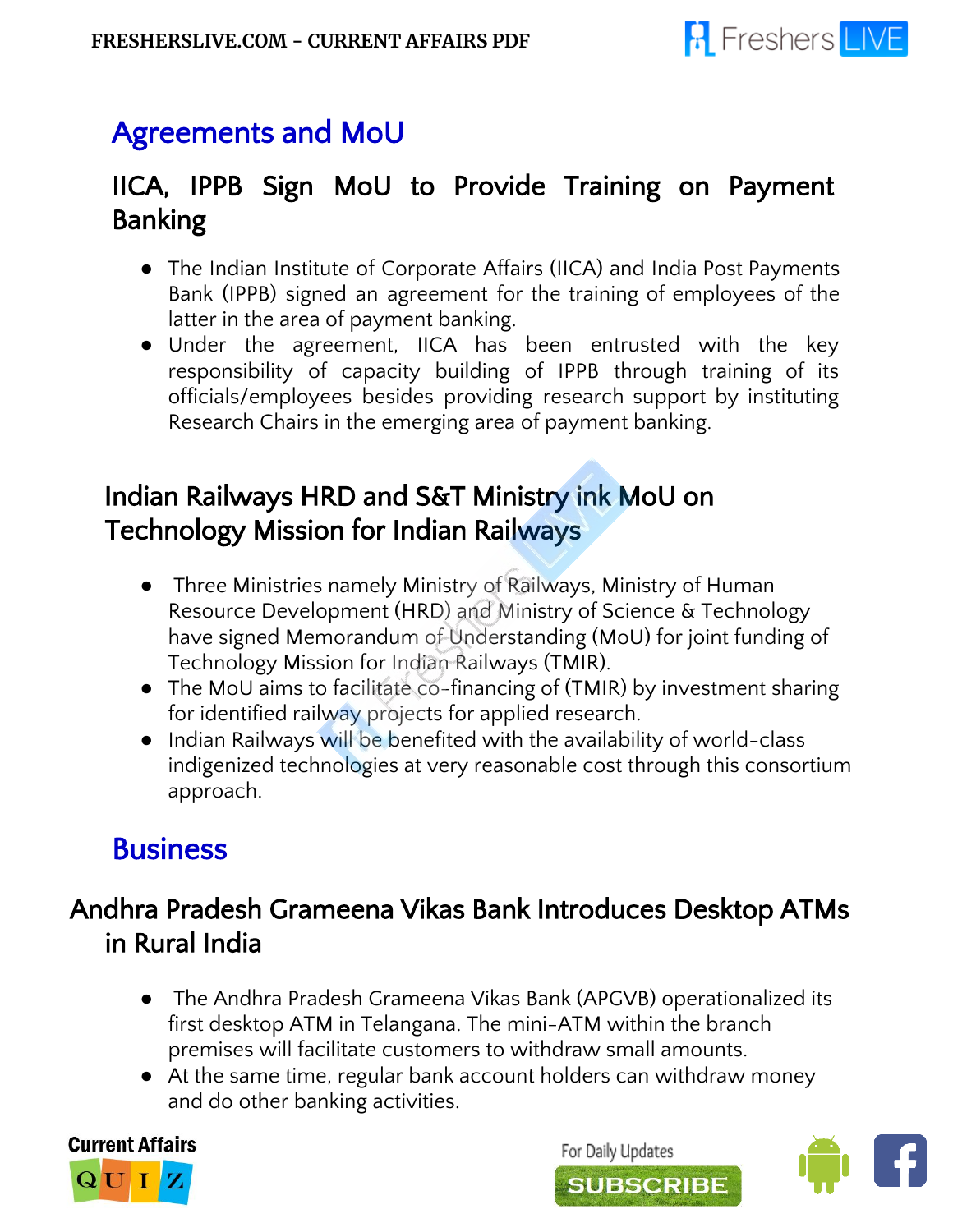

● With these ATMs, there will be no need for separate ATM rooms, so there is no security issue. This initiative is the biggest under the SBI and among the best regional rural banks (RRBs).

## State Bank of India Reduces Base Rate and Benchmark Prime Lending Rates Each by 30 bps

- The State Bank of India reduced the base rate and benchmark prime lending rates by 30 basis points each, which will benefit nearly 80 lakh customers on the old pricing regime.
- SBI revised down the base rate to 8.65 percent for existing customers from 8.95 percent, while the benchmark prime lending rates are down from 13.7 percent, to 13.4 percent.

## Forex Reserves scale record high of \$409.366 billion in December 2017

- According to Reserve Bank of India (RBI), India's foreign exchange (Forex) reserves have scaled to a fresh record high of \$409.366 billion as on December.
- The forex is reserve assets held by a central bank in foreign currencies. It acts as a buffer to be used in challenging times and used to back liabilities.
- Almost all countries in the world, regardless of the size of their economy, hold significant foreign exchange reserves.

# Sports

# Vidarbha Defeats Delhi to win Ranji Trophy for the First Time

● Vidarbha created history by winning the Ranji Trophy for the first time in history with a thumping nine-wicket win over Delhi at the Holkar stadium in Indore.



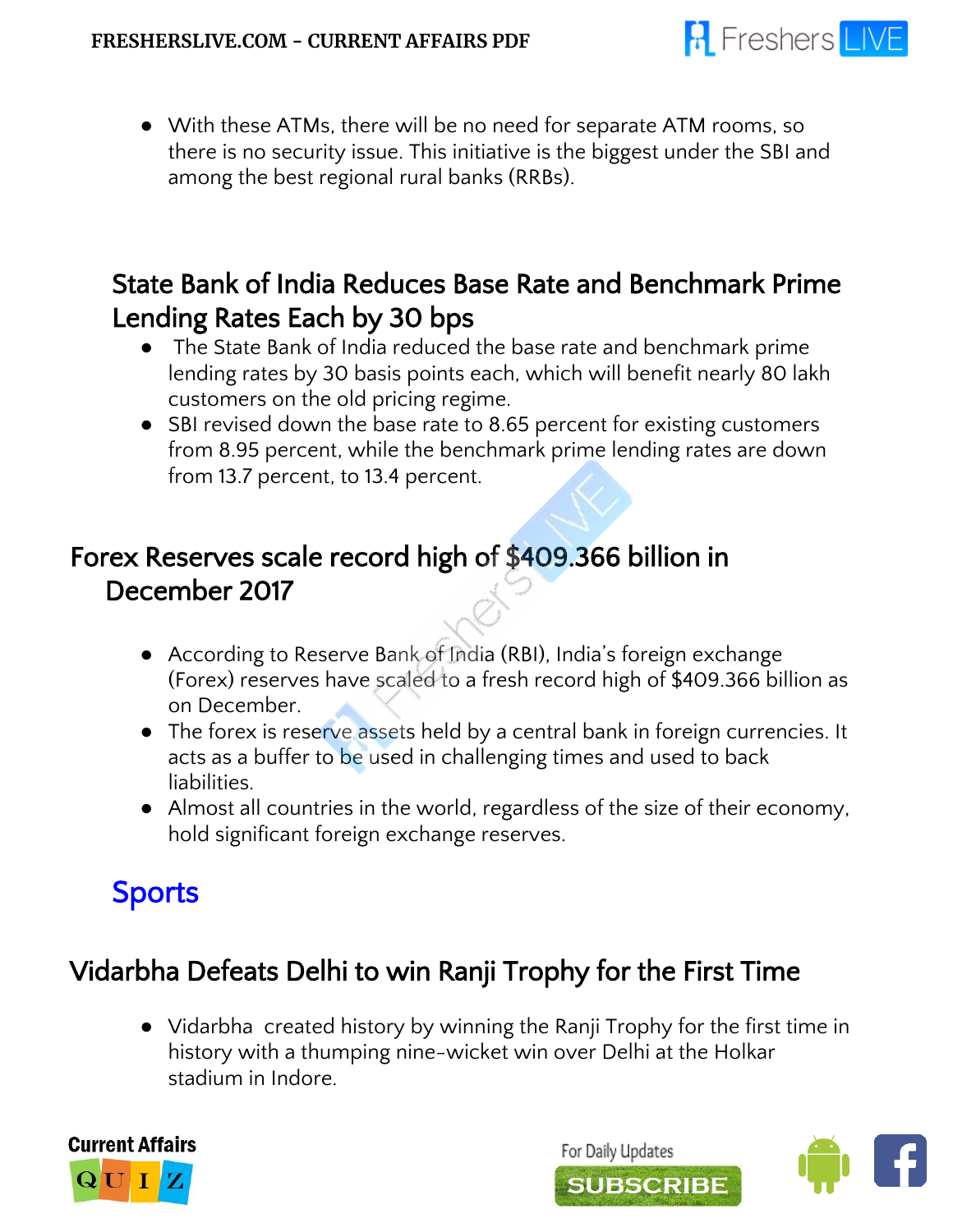

● Rajneesh Gurbani 6/59, including a hat-trick and a century from Akshay Wadkar, were the key moments in Vidarbha scripting a fairytale run. For Delhi, Dhruv Shorey was the star with a century and a fifty but Rishabh Pant's side came up short on the given day.

## G Sathiyan Becomes India's Highest-Ranked Player in Latest ITTF Rankings

- **●** G Sathiyan becomes India's highest-ranked player in the latest International Table Tennis Federation (ITTF) rankings.
- He surpasses his compatriot the legendary Sharath Kamal. The current ranking of Sathiyan is 49, pushing Kamal to the second spot at 51. As for the women, Manika Batra is topping the world chart among Indians at 62th.

# Meghalaya signs host city contract for 39th National Games in 2022

- Meghalaya signed the Host City Contract with the Indian Olympic Association (IOA) for hosting the 39th National Games in 2022.
- The tripartite contract was signed between the IOA, the Meghalaya State Olympic Association, and the state government.
- Meghalaya had made the bid to host the 39th National Games after successfully co-hosting the South Asian Games in 2017.

## Union Government created a positive environment to promote entrepreneurship: Rathore

- Minister of state for youth affairs, sports and Information and Broadcasting that government created a Positive environment and ecosystem to promote entrepreneurship.
- Taking part in a panel discussion on Right Ecosystem for extraordinary Growth of MSME in Jaipur that Government is providing funding to micro, medium and small industry in large scale to create a positive environment.
- The government spent 3.7 lakh crore rupees on funding through MUDRA. Mr. Rathore said that Indian economy is going in a positive direction.



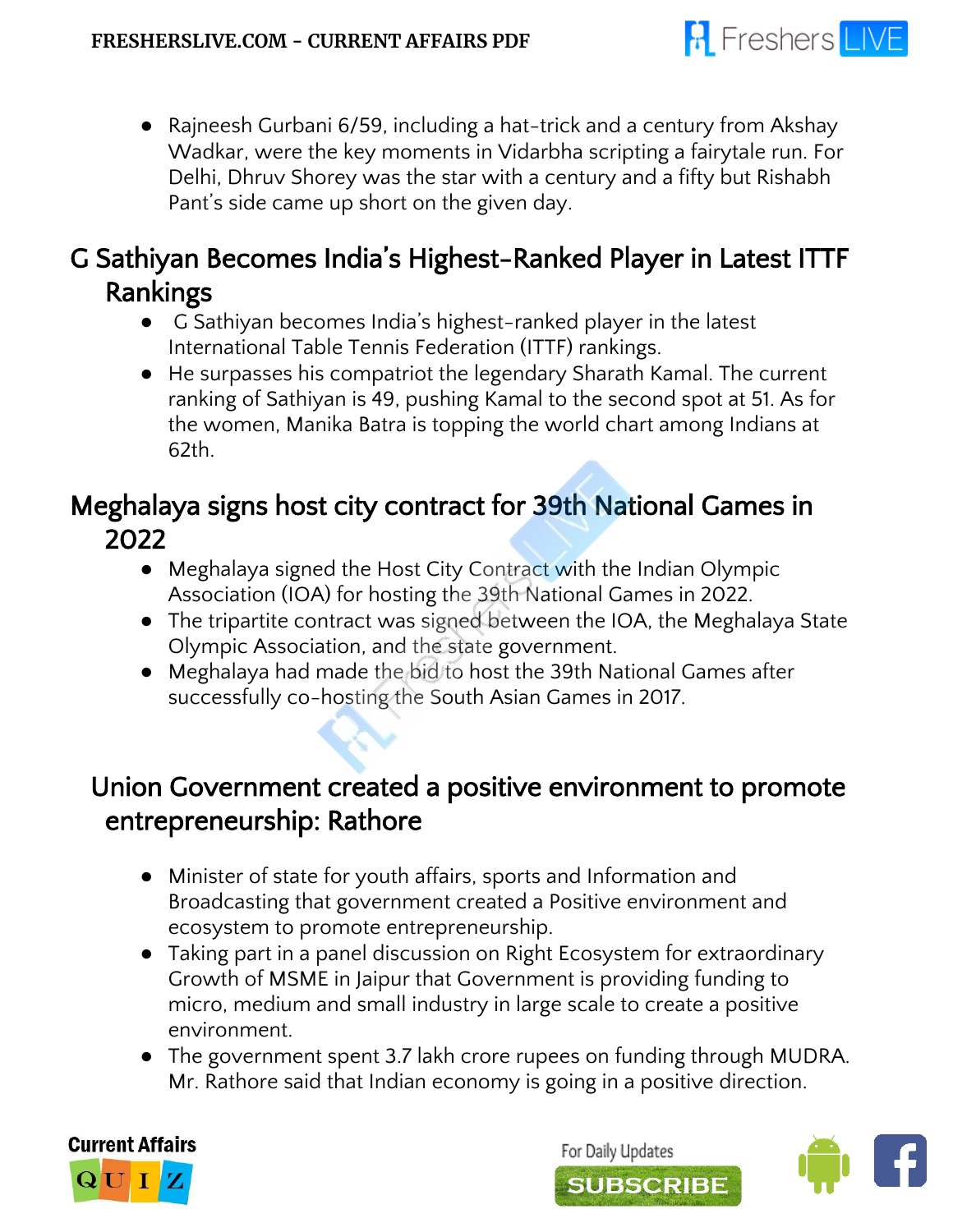

### Important Quiz Questions - Weekly

- 1) Which country withdraws from United Nations Educational, Scientific and Cultural Organization (UNESCO)
- a) Israel
- b) Iran
- c) Pakistan
- d) South Africa

#### 2) Which state Declared Open Defecation Free ?

- a) Arunachal Pradesh
- b) Bihar
- c) Kerala
- d) Madhya Pradesh

#### 3) Which country Hosting 10 ASEAN Leaders on Republic Day 2018 ?

- a) Pakistan
- b) South Africa
- c) Iran
- d) India

#### 4) Who is appointed as Foreign Secretary to India ?

- a) Vijay Keshav Gokhale
- b) Suresh Krishna
- c) Naresh Iyer
- d) Vijay Prakash
- 5) Who Wins Royal Cup at Pattaya ?
	- a) Shiv Kapur
	- b) Arjun Atwal
	- c) Aditi Ashok
	- d) Ashok Kumar

#### 6) Which bank Reduces Base Rate and Benchmark Prime Lending Rates Each by 30 bps ?

- a) Dena Bank
- b) State Bank of India
- c) Canara Bank
- d) UCO Bank



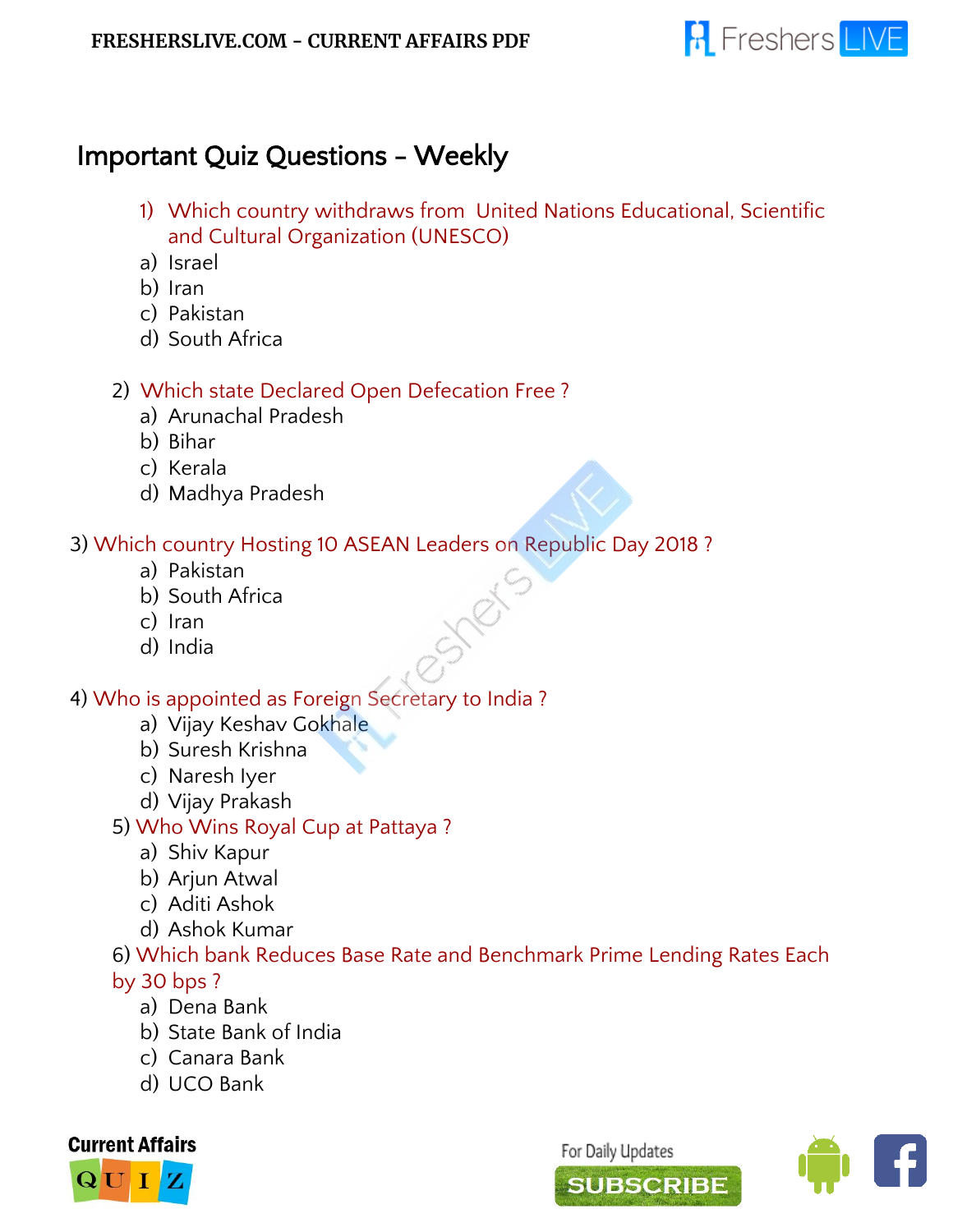

- 7) How many lakh subscribers did Atal Pension Yojana reached ?
	- a) 80 lakh
	- b) 65 lakh
	- c) 95 lakhs
	- d) 45 lakhs

### 8) How many billions did Forex Reserves scale record in December 2017?

- a) 410 millions
- b) 560 millions
- c) 650 millions
- d) 780 millions
- 9) Which expo Kicked off at Kathmandu recently ?
	- a) Himalayan Hydro Expo 2018
	- b) Delhi fair Exhibition
	- c) Nagpur Hill Exhibition
	- d) Travel Expo 2018

### 10) Which city World Book Fair Begins ?

- a) New Delhi
- b) Kolkata
- c) Chennai
- d) Patna

### 11) Which state CM Unveils Official Emblem recently ?

- a) West Bengal
- b) Bihar
- c) Kerala
- d) Tamil nadu

### 12) Which person to address conference of top police officers at MP's

### Tekanpur?

- a) Shri Narendra Modi
- b) Shri Arun Jaitley
- c) Shri Vijay bhaskar
- d) Shri Prakash javadekar

### 13) Which state India's Second FTII to be Set up recently ?

- a) Arunachal pradesh
- b) Kerala
- c) Andhra Pradesh
- d) Madhya Pradesh

### **Current Affairs**